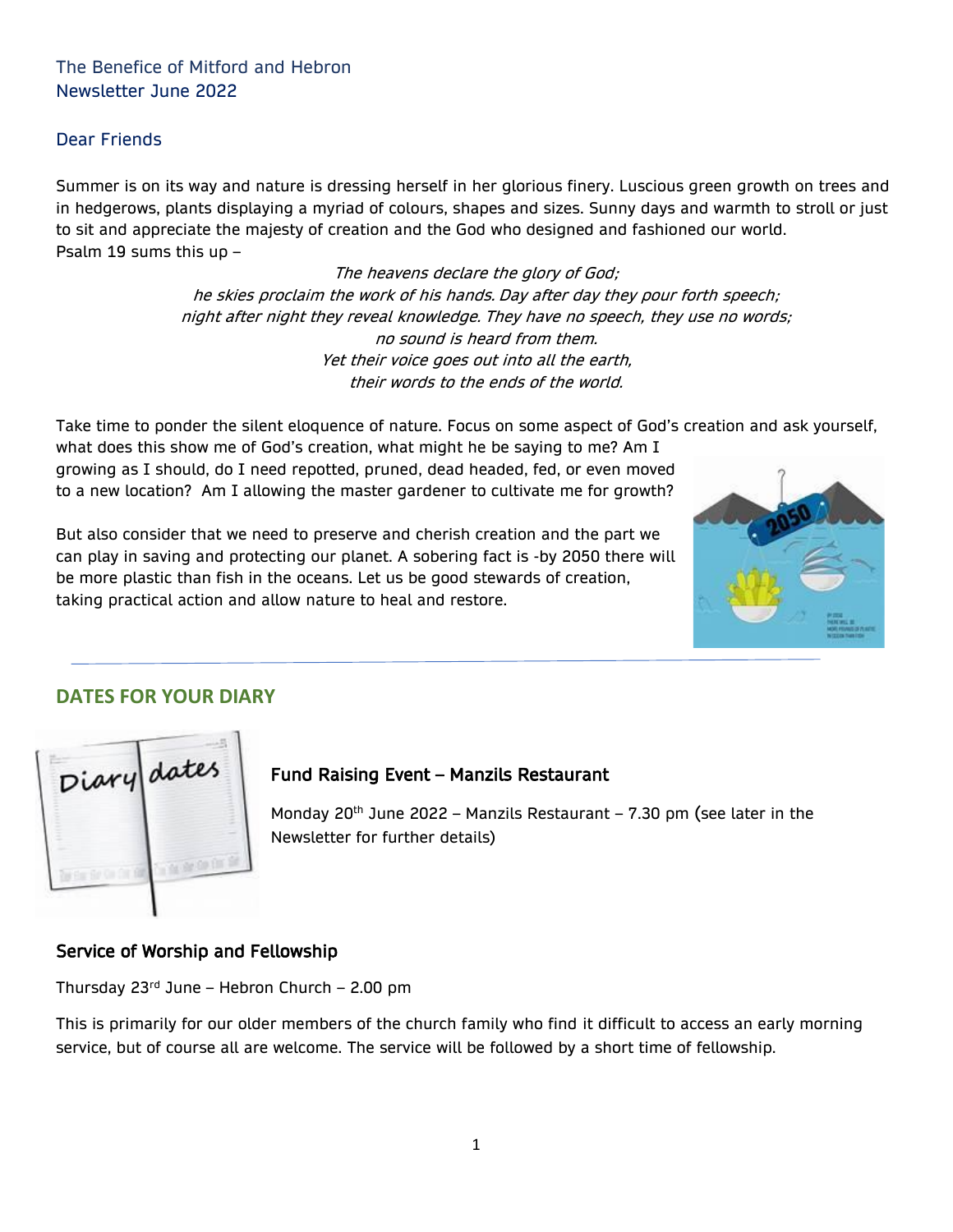## Visit by Tessa Sayers of WERS

Sunday 3rd July – Mitford Church – 9.30 am – Talk by Tessa Sayers of WERS (see later in the Newsletter for further details)

## Visit by Refugees from The Hub

Sunday 4<sup>th</sup> September - Stable Room - 12 noon until 4.30 pm (see later in the Newsletter for further details)

## Bat Talk

İ

I

Friday 9th September – Stable Room – 6.00 pm – Talk by Tina Malinka of the Bats Society (see later in the Newsletter for further details)



Annual Meetings of Mitford and Hebron were held on 26<sup>th</sup> May.

The Churchwardens elected for the coming year are:-

Mitford – Sean Fugill, Janet Robinson

Hebron James Roff, Janice Robinson

Further members of the new JPCC are:-

Bev Morris, Carol Thompson, Ann Attwood, Nigel Jobson, Izzy Quinby, Richard Addison, Ian Craigs, Sarah Mills, Dick Quinby

Further members of the church family who have specific gifts and talents may be approached for co-option after the first meeting of the JPCC.

## Priest in Charge – Mitford, Hebron and Parishes of Upper Wansbeck

The closing date for applications has now passed and interviews are planned to take place on 28<sup>th</sup> and 29<sup>th</sup> of June 2022.

Please pray for the candidates applying and for all who will be involved in the interview process.

In the meantime, the Ministry Team continue to maintain our worship by holding a weekly Sunday morning service at Mitford and 3 services per month at Hebron.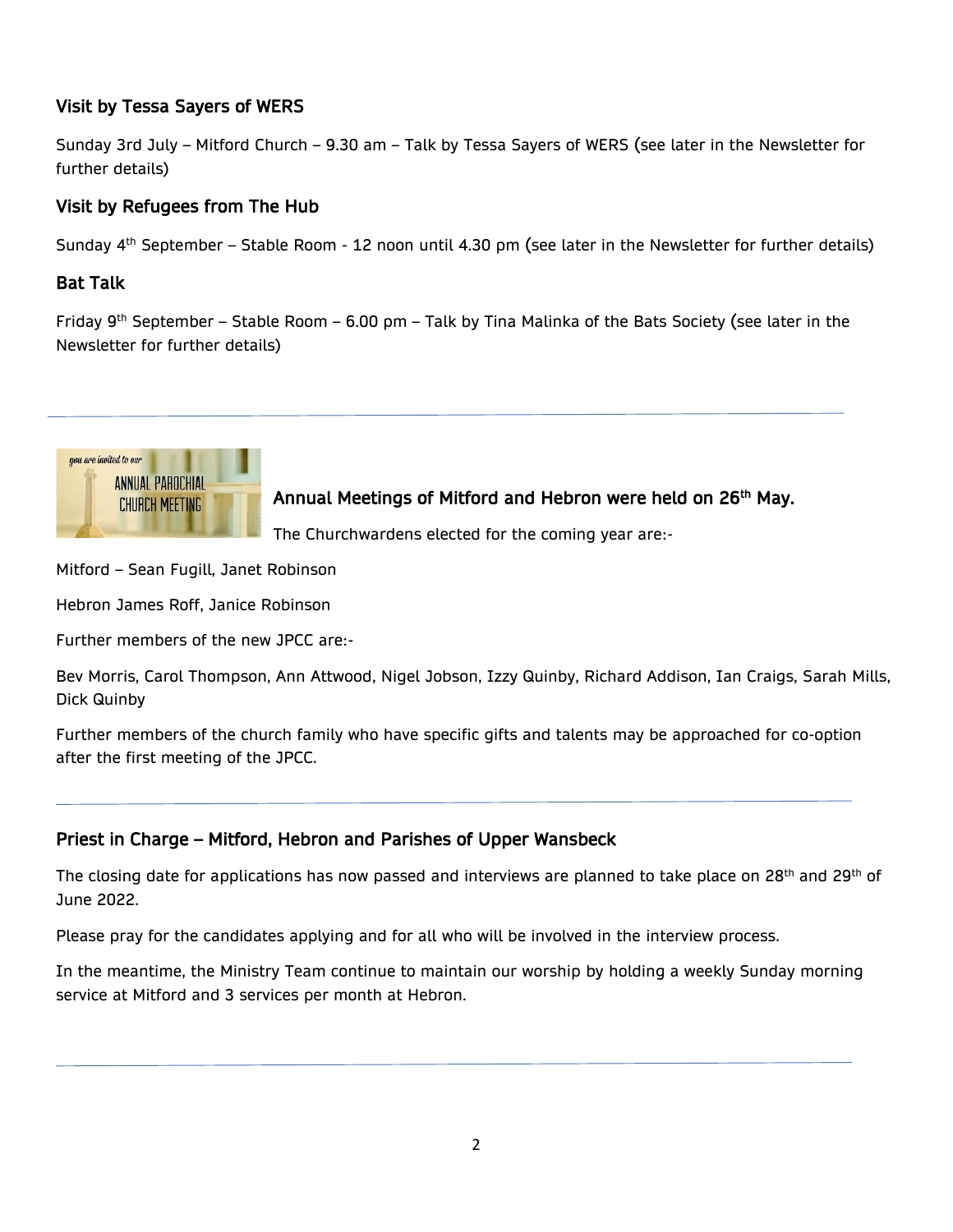### MITFORD & HEBRON WORLD MISSION GROUP NEWS

### Ukraine Appeal

Following the generous collection in church of £525, the Group topped this up from their funds to £1000 to send to the DEC for the Ukraine Appeal. The group is mindful that further donations may be required in the future.

### Refugee Visit

We are planning to welcome back our friends from the HUB on Sunday 4<sup>th</sup> September. The day will follow the pattern of similar visits, with lunch and tea being provided, as well as entertainment, fun, fellowship, and games.

After a gap of two years, such a visit is well overdue, and we know we can rely on our church family to support this visit by practical donations and their personal presence.

Please make a note in your diary.

#### Christmas Craft Fair

Apologies for mentioning the C word so early in the year. After an absence of two years, we are planning to hold our Christmas Fair in November, on a date to be confirmed. This fair helps us raise money to top up payments we make to our Mission Partners.

To help make this a successful event and to be able to offer a range of products for sale we are appealing for help from all crafters out there.

Do you knit, crochet, sew, make felt, candles, jewellery or preserves, paint, sketch, do macrame, woodwork, metalwork or tatting, bake or any other activity that will result in saleable items, then we need your help.

Please let Linda Fugill or Sheila Rowley – you can email to [news@mitfordchurch.org,](mailto:news@mitfordchurch.org) if you can help. Please do not be shy, no offer is too small. We have started a small group of sewers who are meeting in the Stable Room, and you are welcome to come along for a chat about how you could help and there is usually cake! Our next meeting is Saturday 11<sup>th</sup> June from 10 am if you want to pop in for a chat as to how you can contribute.

We hope the event will be full of fun, fellowship and fund raising.

### WERS Visit

Tessa Sayers from WERS will be visiting Mitford and will speak at the service on Sunday 3rd July, here she gives us some background information about the work of WERS.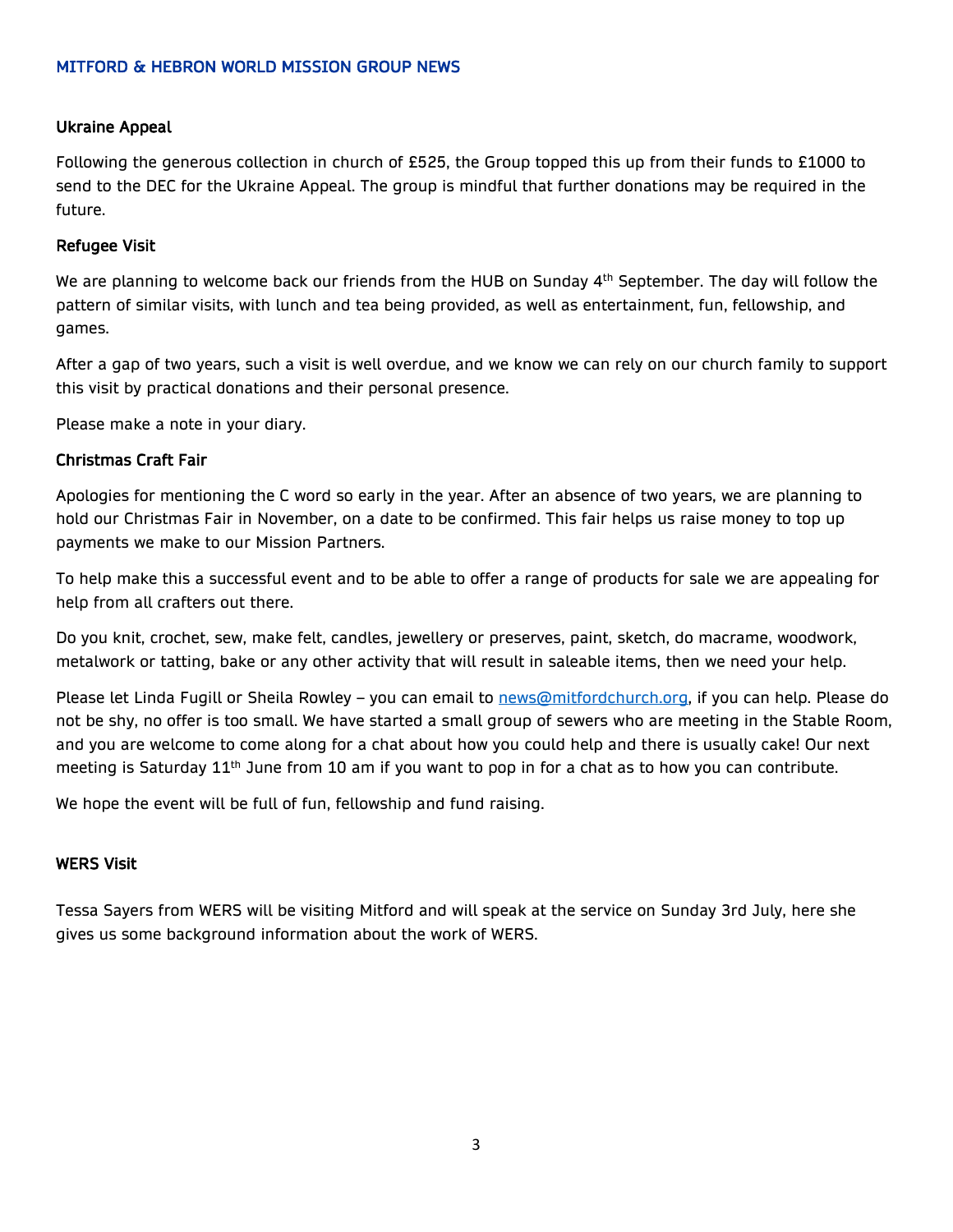### West End Refugee Service – some personal reflections

I'm Tessa Sayers and I've been involved with WERS for over 20 years – first as a volunteer befriender and support worker and then as trustee and chair of trustees. Based on this long association I'd like to offer some reflections on the support that WERS gives to refugees and asylum seekers in Newcastle and the values that motivate and govern what we do.



Firstly, I'd like to acknowledge that we couldn't do anything without the generous help of our supporters, whether they be church congregations like St Mary Magdalene, Mitford, personal donors or grant-making bodies large and small. You at St Mary's have demonstrated a commitment to helping some of the most vulnerable members of our society in your absolutely stalwart support that extends back to the early days of WERS' 22-year history. We are immensely grateful to all the people and organisations that have steadfastly continued their support over many years, while the need for the multi-faceted support WERS provides continues to grow.

The principles on which WERS was founded and continues to operate closely match those found throughout the Old and New Testaments: the importance of giving help and sanctuary to people in need, who come to us from other communities. They reach back to Moses' words in Deuteronomy 10 v19, commanding the Israelites to "love those who are aliens", through Jesus' powerful message about the sheep and the goats in Matthew 25 vv. 31-46, underlining the crucial importance of compassion and practical help for those in need – "I was a stranger and you invited me in" – and continuing on to the message of 1 John 3 v.17, that God's love in us motivates us to take pity on a brother or sister in need.

While much of what WERS does to support local asylum seekers and refugees - emergency financial help, advocacy and advice, one-to-one support through the befriending service – goes right back to early days, we continue to develop and to respond to emerging needs through new initiatives, such as the "skillsmatch" project which provides a supported route into volunteering with many different local organisations, allowing people to use their often impressive skills and give something back to the community, and offering a first step into employment once refugee status is granted.

WERS has always listened to the people we work with, but we have recently cemented their voice more firmly into our planning and decision-making by setting up an Advisory Panel consisting of people with lived experience of the UK's asylum system. Theirs is the genuine voice of the people we work with, and we recognise that they are best placed to shape our services so that we are truly responding to what is most needed. An example of this is the recent introduction of the Peer Advocacy Project, whereby the people we work with will be empowered to understand their rights and how to go about claiming them and to spread that knowledge to others in their community.

I'm excited by this determination at WERS to listen more to the voice to those we work with and to recognise that they are "Experts By Experience" with a crucial role to play in informing the ways in which we adapt our services to changing situations.

Last week, WERS staff and trustees embarked on a fascinating and challenging training course about Antiracism, a cornerstone of WERS' values. Part of our "homework" was to watch an insightful TED talk given by author Chimamanda, Ngozi Adichie, explaining how many people find themselves defined and pigeonholed by just one aspect of their identity. We are in danger of seeing only one aspect of asylum seekers and refugees among us - their difficult situation and need for help – but each is, like us, an individual with their own experiences, hopes, relationships, skills and personality which we at WERS recognise and celebrate, whilst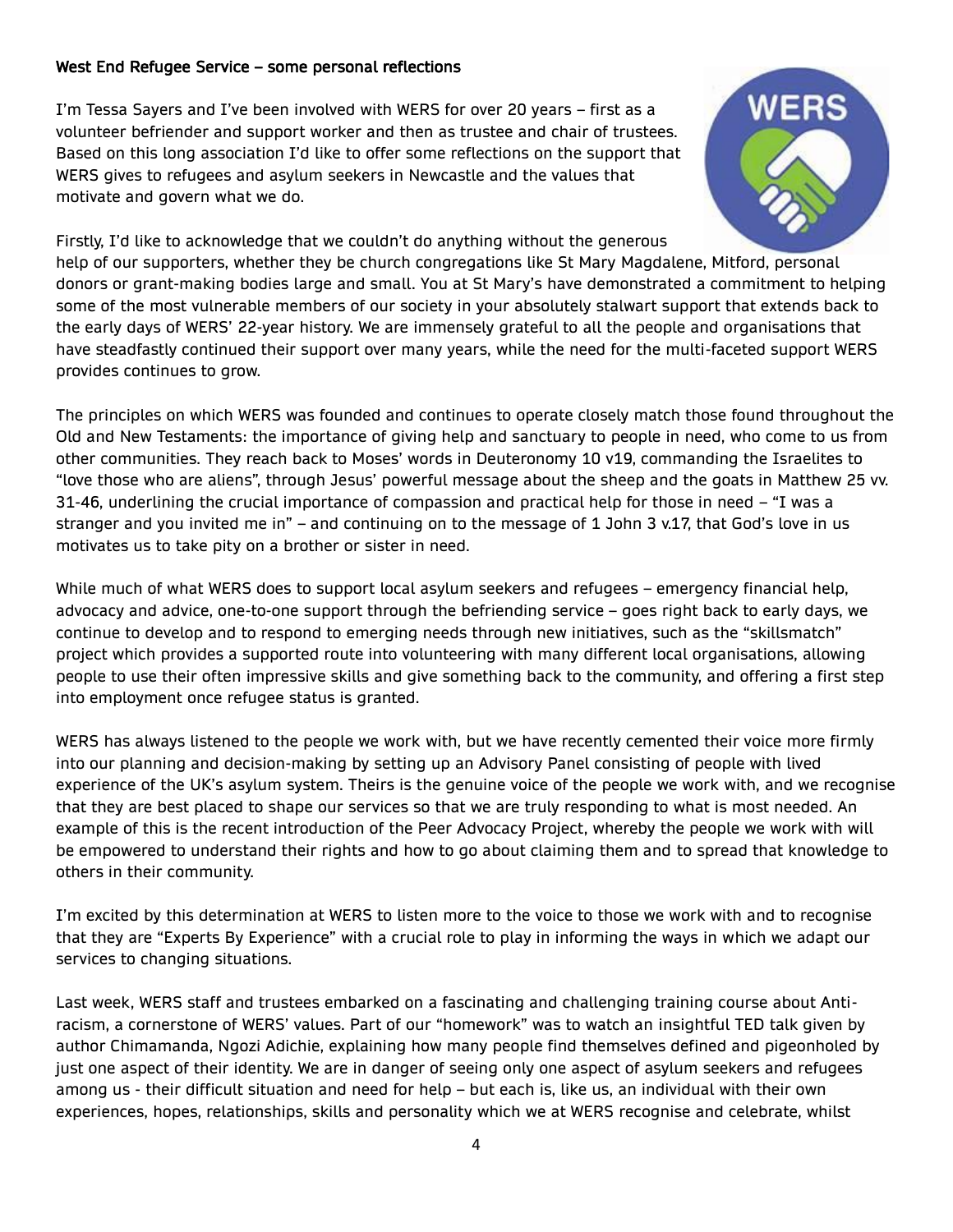offering many practical ways to make their current situation more bearable. Treating people with respect and seeing them as individuals, has always been central to the ethos of WERS and I'm constantly impressed with the commitment of staff to supporting, empowering and listening to the people we work with, who have so much to offer.

To see the full picture of what WERS does, please visit our website at [wers.org.uk](https://www.wers.org.uk/) and be inspired! I'm really looking forward to visiting St Mary's in July to tell you a bit more about what WERS is doing and to answer any questions you might have.



Anna Chaplaincy Blog

## Anna Chaplaincy News

In this month we celebrate Pentecost on the 5<sup>th</sup> the blessed Trinity on the 12<sup>th</sup>, St Barnabas day on the 24<sup>th</sup> and St Peter's Day on the 29th

It is also the month when we have the summer solstice on the  $21<sup>st</sup>$  and Midsummer Day on the 24<sup>th</sup>.

Midsummer's Day which in the ancient calendar was celebrated on 4<sup>th</sup> July, was for centuries one of the main festivals in the country, and many of the customs traditionally associated with this have now died away, although it is still a very popular date for fairs and summer fetes.



Here is an old recipe for "Queen Mab's Summer Pudding" which was always eaten this day.



- 6-8 slices stale white bread with the crusts cut off.
- 675g soft fruits, blackcurrants, strawberries, raspberries.
- 2 tablespoons of water
- 150g sugar.

Line a l litre pudding basin with the slices of bread. Cut more if necessary to completely cover the bottom and sides of the basin.

Wash and prepare the fruit and put into a saucepan with the water and sugar. Gently boil until the sugar melts and the juices being to run but do not allow the fruit to break up.

Spoon the fruit into the prepared dish and make a lid with the remaining bread.

Put a saucer or small plate that fits inside the dish on top and weigh down with a heavy tin or jar. Chill for 8 hours or more.

Remove the weights and plate and turn out the pudding on to a China plate or dish. Serve with whipped cream.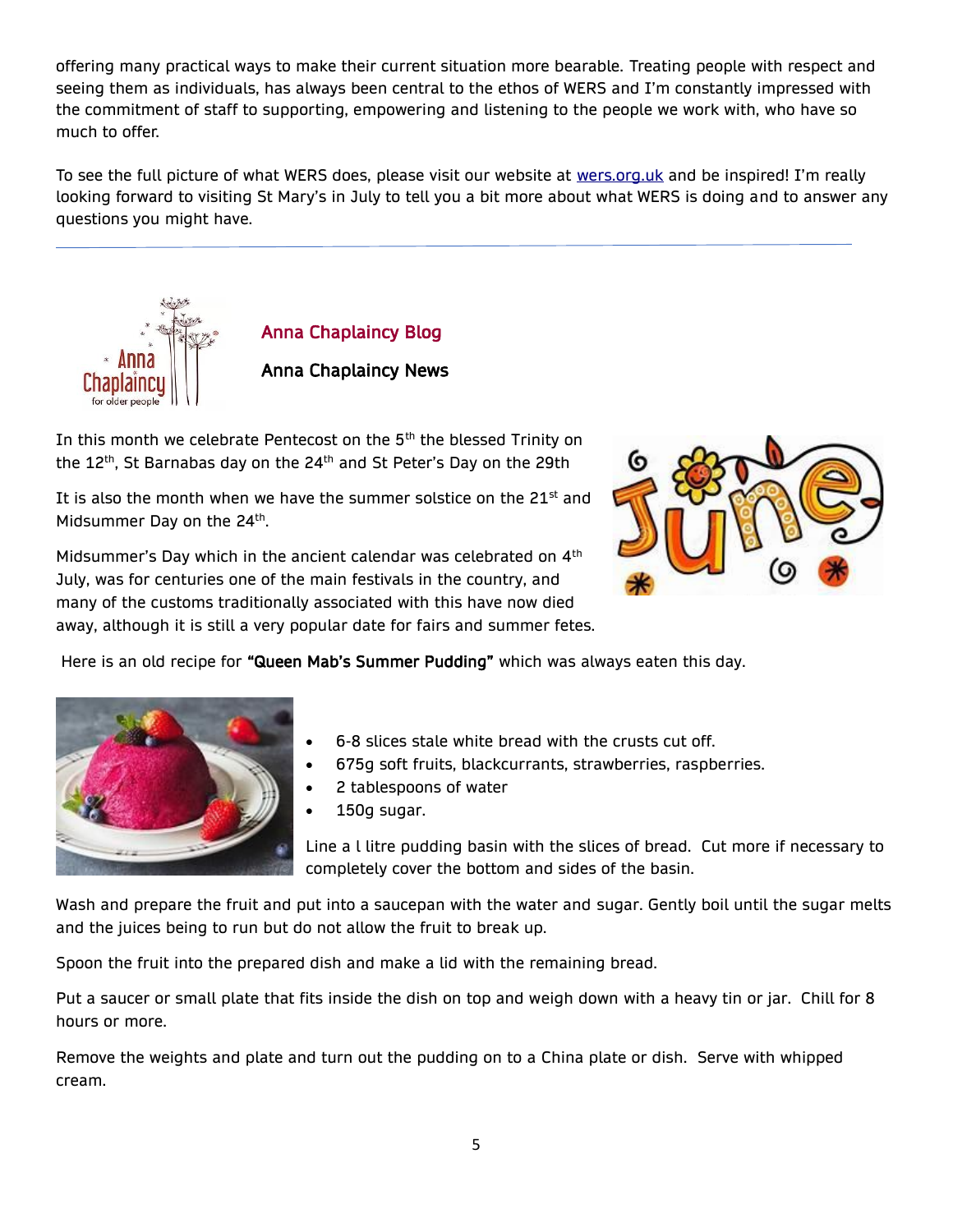Pentecost or often referred to as Whit Sunday it is the day, we celebrate the coming of the Holy Spirit – it was called Whit Sunday because in the early church, people were prepared for baptism on this day, and they were attired in "white garments" hence Whit.

### Pentecost Prayer

"Gracious God, we thank you for those extraordinary moments we occasionally experience which change our lives, giving us joy and fulfillment we never imagined possible.

We thank you especially for the great gift of your Holy Spirit – an experience which transformed the lives of the apostles which has changed the lives of countless believers across the centuries, and which has power to reshape our lives here and now.



Open our hearts, our minds, our eyes, our ears and our souls to your living presence so that we shall know your life-changing power for ourselves. Amen"

Trinity Sunday was ordained by Thomas Becket, who was consecrated Archbishop of Canterbury on the Sunday following Pentecost or Whit in the year 1162 and decided that the day of his consecration should become a festival in honour of the Holy Trinity.

This has continued in the Anglican tradition.

Traditionally food consisting of three colours was eaten on this day, but we can't think of any to suggest! Perhaps you can and let us know!

### Trinity Prayer



"Mighty God, beyond all space and time, greater than our minds can fully grasp, ruler over all that is and has been and shall be, we worship you.

We worship you as the God made known to us in Christ, a God all good and wholly other, and yet a God who loves us as a father loves his children.

We worship you as the God we experience within us, the God who frees our imagination and sets our hearts aflame through the Spirit of Christ.

Mighty God help us to catch a sense of your greatness, opening our hearts and minds to your presence made known through Father, Son and Holy Spirit. Amen"

Finally, but not last, please let us know if you would like a visit or home communion.

Love and prayers,

*Janice and Mary*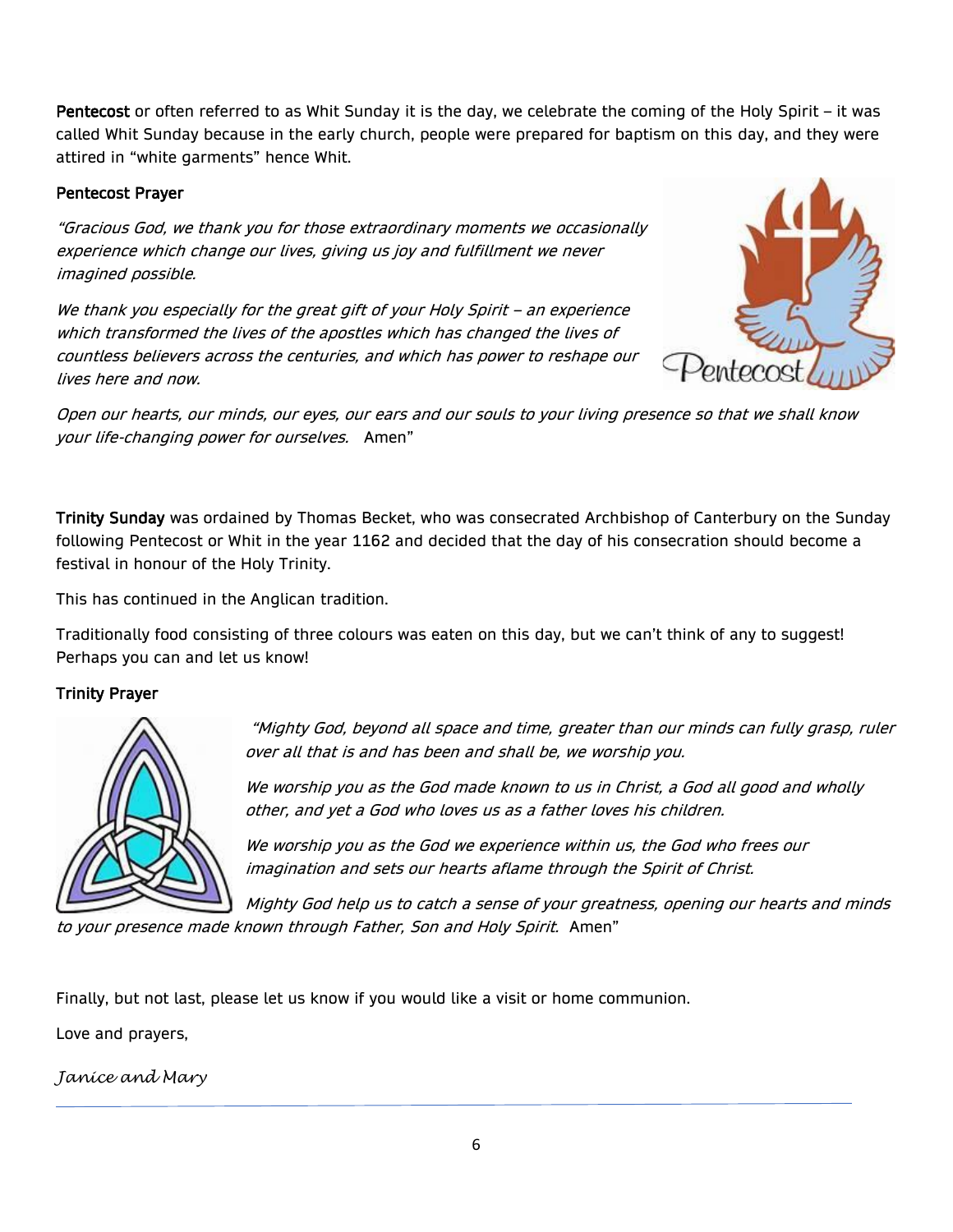## PASTORAL CARE

"A new commandment I give unto you that you love one another as I have loved you"

We must indeed care for each other as he commands us. If you need help, support, advice, or prayer, or know someone who does.

PLEASE know that you can contact the Pastoral Care Team. Dick Quinby 07960792198 Mary Dowswell 07890269028

### Jubilee Celebrations

Hopefully everyone was able to participate in some way, even if it was from the comfort of an armchair in front of the TV.

made by Ann Lemmer) accompanied by a glass of fizz. Thanks

We hope that you also celebrated all the special events we as a church family have not been able to celebrate together, all the birthdays, anniversaries, births, new jobs, retirements, new homes, graduations, exam results etc.

So Happy/ Congratulations on etc.……….. (fill in the blank)

Congratulations to – Daniel and Amy Marr who were married at Mitford Church on Saturday 21<sup>st</sup> May in a service conducted by Paul Rusby. Sally (mother of the

everything went really well. Daniel was so keen to say

groom) reports that they had a fabulous day, and

and so they had to start again! It caused great



A happy family occasion.

laughter from everyone!!

Family News

Weddings

A service of thanksgiving and celebration was held at Mitford Church, and this was followed by cake (pictured right and to all who helped make this a special occasion.

**ATT ANGULARIA** 

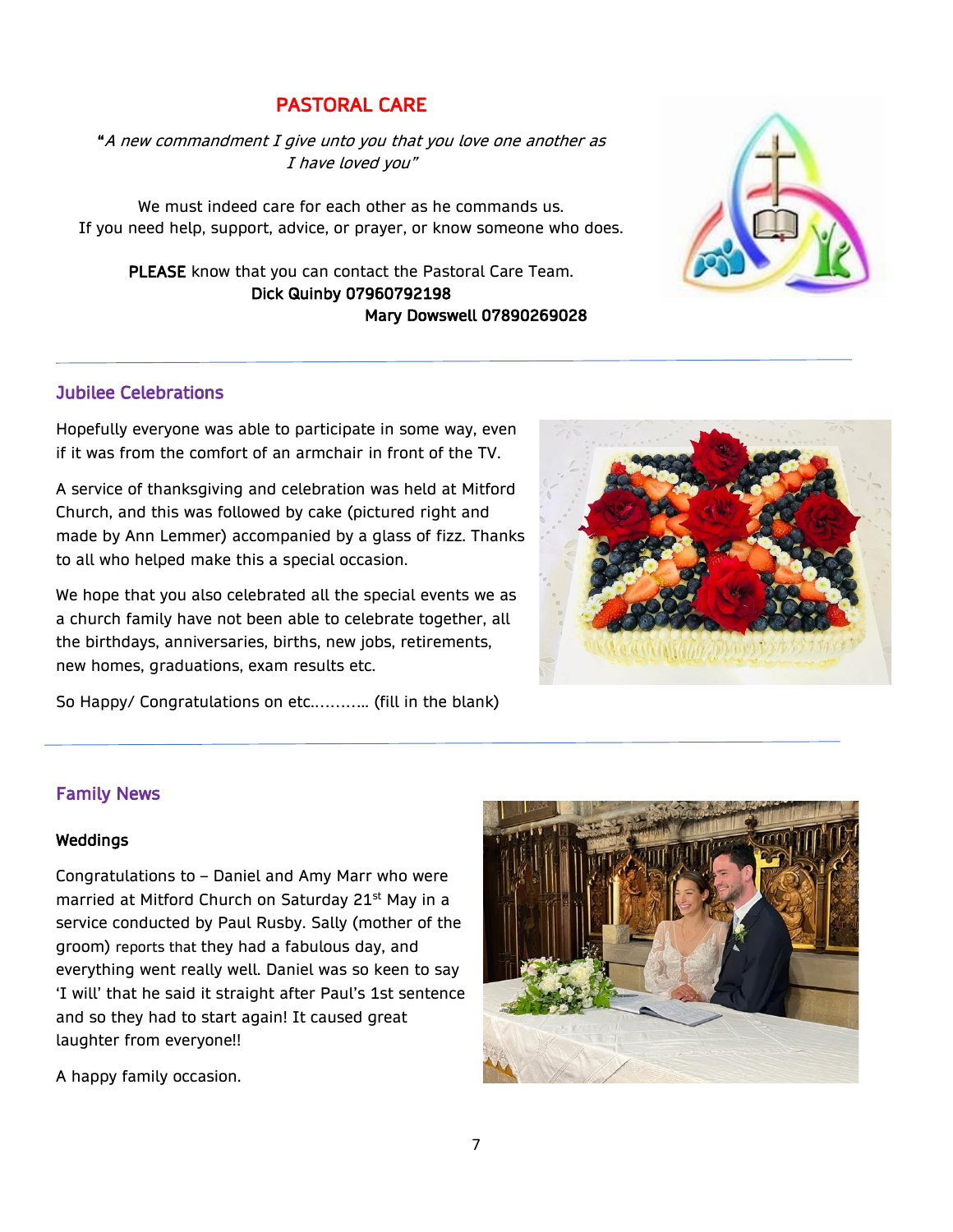### **Baptisms**



On the 22<sup>nd of</sup> May, Mathilda More was baptised at Hebron and welcomed into our church family. She was supported by her siblings along with parents and grandparents as well as extended family and friends. A special family event where all those present showed their support by providing encouraging Bible quotes for Tilly which she took home with her in a box which also contained her certificate, candle, Bible, a cross, and a special letter.

### **Births**

Milo William Alexander Hudspeth- Lane was born to Bryony Lane on Monday 30<sup>th</sup> May at 13.11. He weighed a healthy 9lbs 5oz!!!! He is a solid and sturdy and a placid little soul. Well done, Bryony.



*Perfecting his royal wave* 

### Thank you and goodbye to…..

Peter Else - his funeral will be held at Mitford Church on Tuesday 14<sup>th</sup> June 11 am. A long life, well lived with humour, integrity, generosity and kindness. A much-respected friend to so many in and around our Mitford community. Condolences to the family.

### Ukraine -Remember to pray……..

As the war in Ukraine ceases to be headline news, we still need to remember and pray for Ukraine and Russia and all other area of the world where there is conflict.

Loving God, we pray for the people of Ukraine, and all areas of conflict and war

for all those suffering or afraid, that you will be close to them and protect them.

We pray for world leaders, for compassion, strength and wisdom to guide their choices.

We pray for the world that in these times of crisis, we may reach out in solidarity

to our brothers and sisters in need. Both by prayer and by action

May we walk in your ways so that peace and justice become a reality for the people of Ukraine and for all the world.

Amen.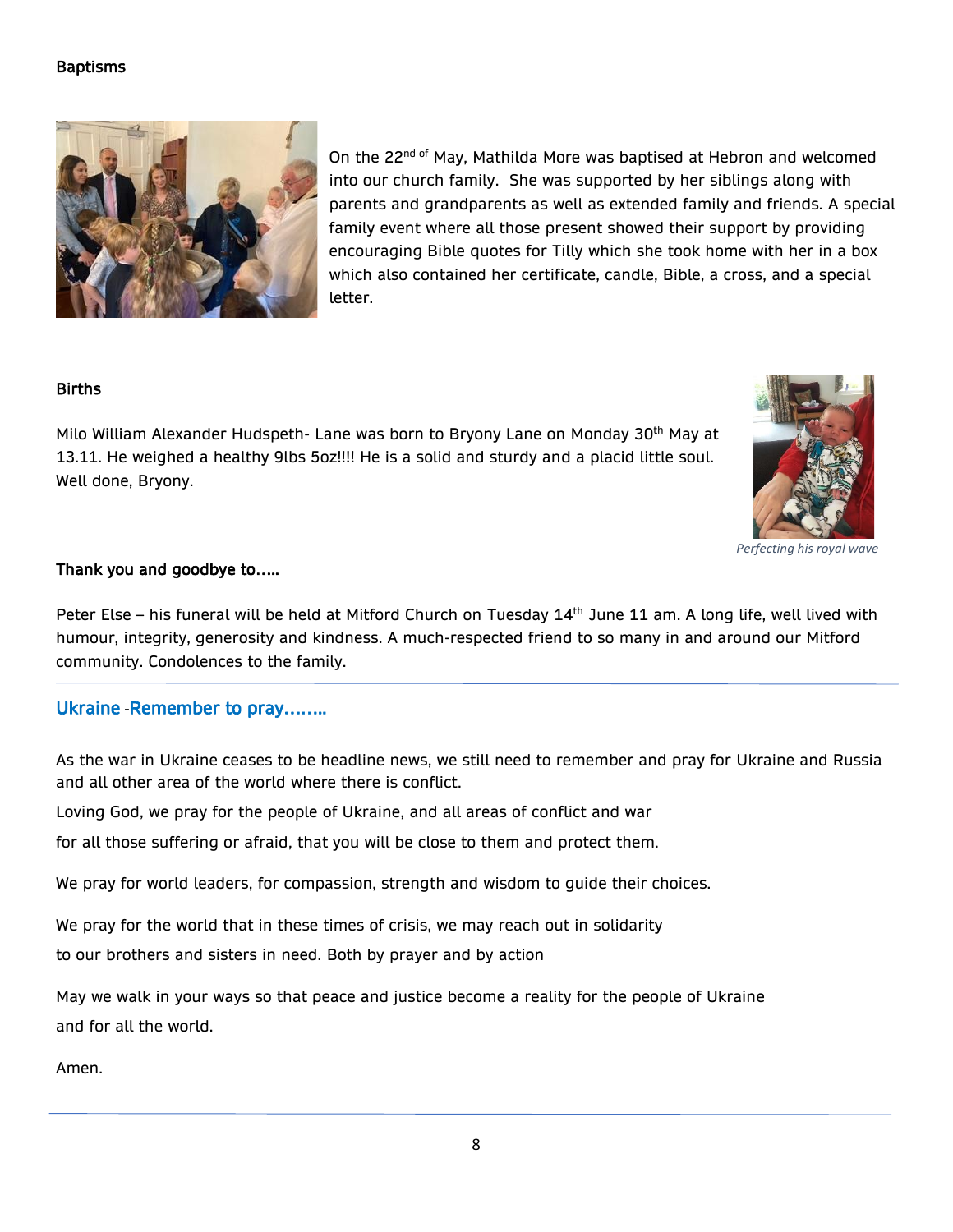## A Message from John L

"I am about to do a new thing; now it springs forth, do you not perceive it?" Isaiah 43:19a

It's June and a new season is with us. This summer I imagine many of us will be



looking forward to doing things we've missed for the last two years. After the difficulties we've been through it would be nice to go "back to normal". However, we find that the world has changed. We have war in Europe for first time in over 75 years; food and fuel prices are rising quickly around the world, and we hear of unrest in many places. Locally too we're facing changes. We are currently searching for a new incumbent, hoping to find the right person. We're also exploring working with the parishes to the West of us who are also in need of a new vicar.

In unsettled times it's tempting to retreat back to what is familiar, to avoid change, to stay in our 'comfort zone'. However, we discover in Isaiah that our unchanging, faithful, dependable God does NEW THINGS (Isa 43:19a). And those new things may not fit into our comfortable former ways. Jesus teaches us that putting new wine in old wine skins cause them to burst (Mk 2:22). Instead, we must put new wine in new skins.

Those in the church called to share the gospel are to proclaim it "afresh in each generation" (from the liturgy for Ordination and Licensing), in other words in relevant, accessible, contemporary ways.

In these times of change we are surely to discern where God is leading us, what new thing he is doing, and then to follow him.

Following John's theme of new ways, here is a different version of the Lord's Prayer from Dallas Willard via Lectio 365:

Dear Father, always near us, may your name be treasured and loved, may your rule be completed in us – may your will be done here on earth in just the way it is done in heaven.

Give us today the things we need today and forgive us our sins and impositions on you as we are forgiving all who in any way offend us.

Please don't put us through trials but deliver us from everything bad.

Because you are the one in charge, and you have all the power, and the glory too is all yours – forever – which is just the way we want it! Whoopee!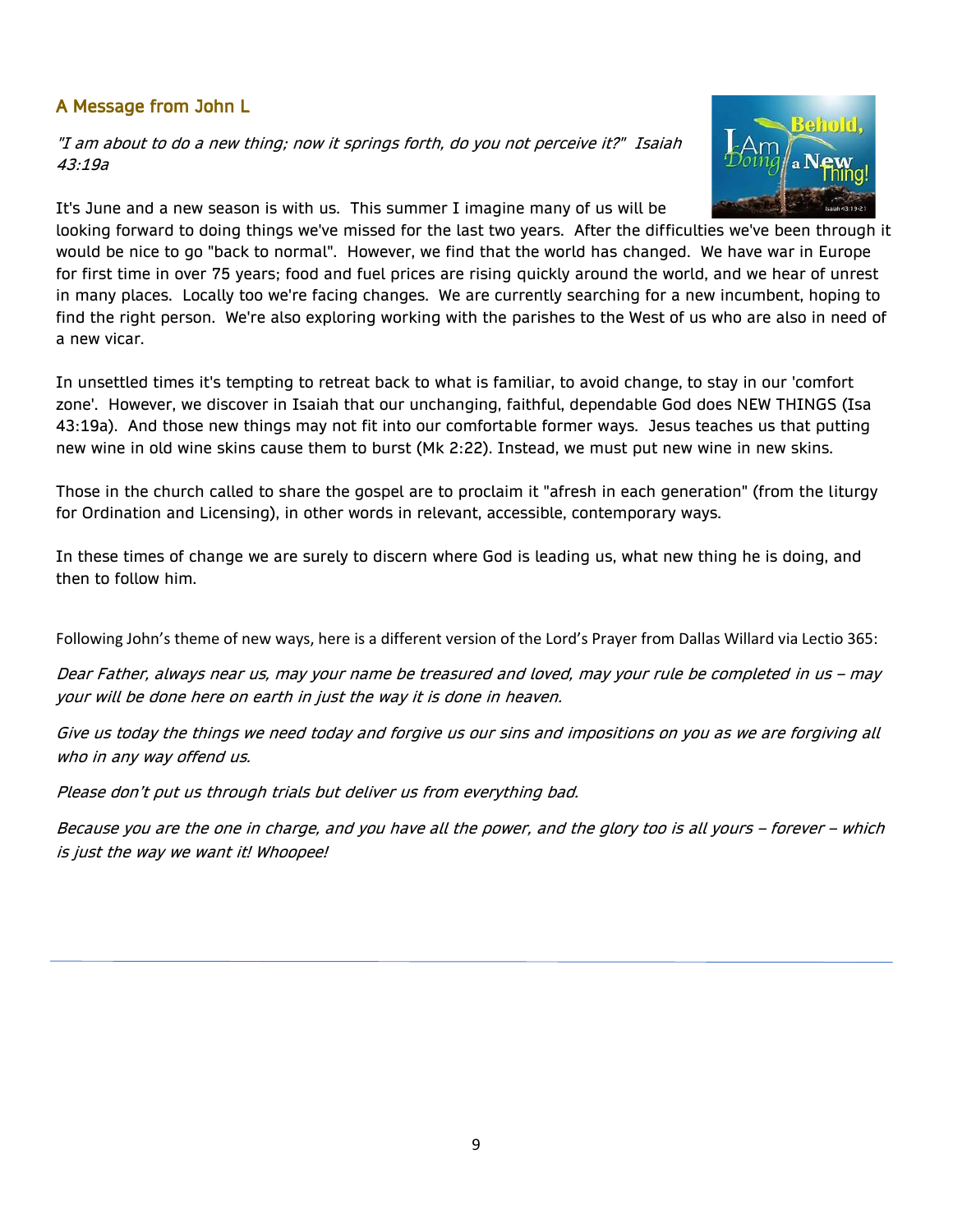## SOCIAL EVENTS

The Benefice is planning two entertainment events for this summer, we do hope you will be able to join in the fun.



### Fund Raising Event for Decoration of the Stable Room

Monday 20th June 2022 at Manzils Restaurant 7.30 pm

Come and join the fun while raising funds!!!!

- Enjoy a delicious three course meal
- **Entertainment**
- Games
- Quiz
- Tombola

#### Cost £20

Tickets available from: Wendy Laverick; Nigel Jobson; Dick Quinby.

Only 50 tickets available – so book early!!!!

#### **Bats**

Friday  $9<sup>th</sup>$  September – Stable Room Mitford – 6.00 pm

Come and learn more about our uninvited guests!

Tina Malinka is an active member of the Bat Society and has kindly agreed to come and talk to us about our bats and answer all our questions. The evening will include:

- A light meal
- A lecture on bats
- A time at dusk to see our bats flying and roosting described by an expert.



More details to follow.



### Church of England Children's Society

Is a charity the church family has supported for many years under the direction of the late Wendy Talkes, who worked hard at allocating and collecting donation boxes. We are looking for someone who would be willing to succeed Wendy in this valuable role. Please let Janice know if you feel this is something you could do.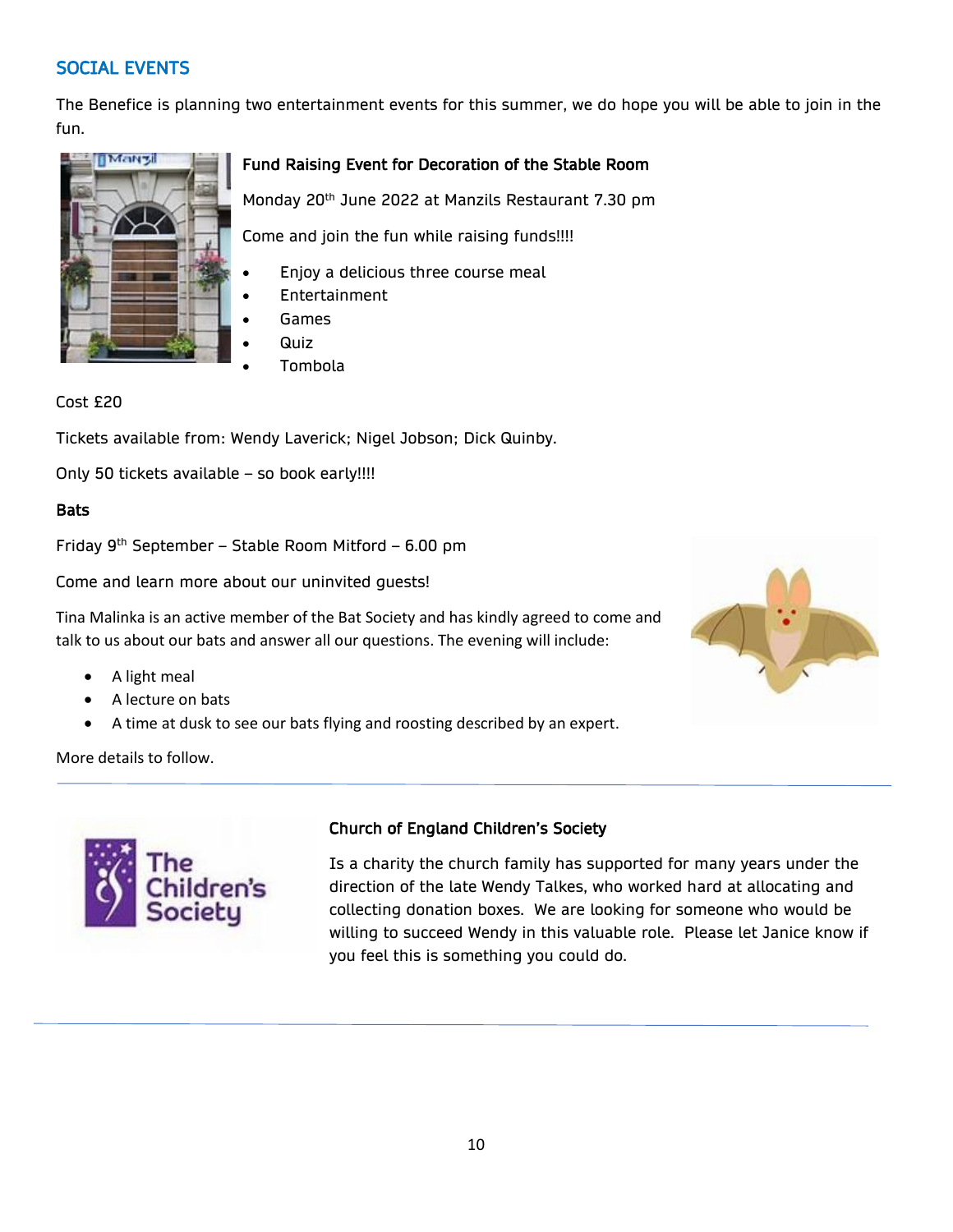# CONTACT DETAILS

Web Site Address[: www.mitfordchurch.org](http://www.mitfordchurch.org/)

| Sean Fugill            | Churchwarden                 | s.fugill@mitfordchurch.org       |  |
|------------------------|------------------------------|----------------------------------|--|
|                        |                              | Tel: 943414                      |  |
| Janice Robinson        | Churchwarden & Anna Chaplain | janicerob1@gmail.com             |  |
|                        |                              | Tel: 790865                      |  |
| James Roff             | Churchwarden                 | jamessroff@gmail.com             |  |
|                        |                              | Tel: 504522                      |  |
| Janet Robinson         | Churchwarden                 | janet.robinson@mitfordchurch.org |  |
|                        |                              | 07980188831                      |  |
| Ian Craigs             | Deputy Churchwarden          | joanna.craigs@btconnect.com      |  |
|                        |                              | 07720810562                      |  |
| <b>Bev Morris</b>      | <b>PCC Secretary</b>         | secretary@mitfordchurch.org      |  |
|                        |                              | Tel: 511196                      |  |
| Mary Priestley         | Anna Chaplain                | marydpriestley@aol.com           |  |
|                        |                              | Tel: 513997                      |  |
| John Rowley            | Pastoral Services [Baptisms, | j.rowley@mitfordchurch.org       |  |
|                        | Weddings and Funerals]       | Tel: 943414                      |  |
| <b>Isabel Quinby</b>   | Safeguarding                 | safeguarding@mitfordchurch.org   |  |
|                        |                              | Tel: 943414                      |  |
| Dick Quinby            | <b>Pastoral Care</b>         | d.quinby@mitfordchurch.org       |  |
|                        |                              | Tel: 07960792198                 |  |
| <b>Richard Addison</b> | <b>Stable Room Bookings</b>  | rick.addison@aol.co.uk           |  |
|                        |                              | Tel: 07714685446                 |  |

# Sunday Service Pattern

| Sunday   | <b>Service</b>                            |  |
|----------|-------------------------------------------|--|
| Sunday 1 | 9.30 am Morning Praise and Holy Communion |  |
|          | <b>MITFORD</b>                            |  |
| Sunday 2 | 9.30 am Morning Praise MITFORD            |  |
|          | 4.00 pm Contemplative Worship HEBRON      |  |
| Sunday 3 | 9.30 am Morning Praise MITFORD            |  |
| Sunday 4 | 9.30 am Café Church HEBRON*               |  |
|          | 9.30 am BCP Service MITFORD               |  |
| Sunday 5 | 9.30 am Morning Praise MITFORD            |  |

\*Café Church – Breakfast at 9.15 sharp for worship at 9.30 am. A family friendly informal style of worship.